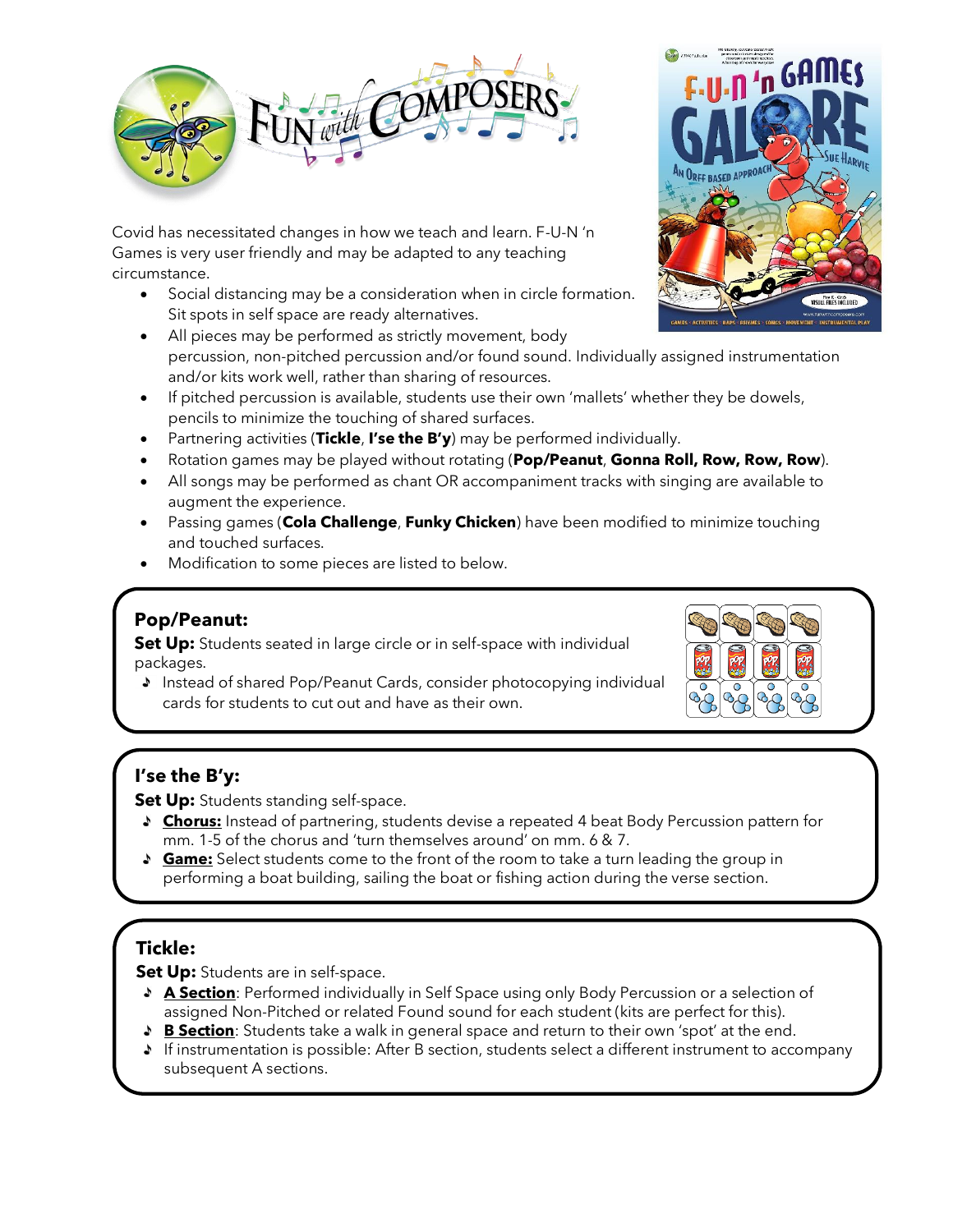#### **Race Car:**

۰

J,

**Set Up:** Students seated in a socially distanced circle, tempo sticks mark their 'parking stalls'

- Instead of all 'motorists' moving at the same time, avoid a traffic jam and have only one student (motorist) and 'It' moving in opposite directions outside of the circle ala Duck, Duck, Goose.
- 'It' will have to point at the players as they go around the circle instead of tapping heads.

# **Funky Chicken**:

**Set Up:** Number cups 1-6 and distribute. Solo cups work well. Students are seated in a large circle or in self-space (In this formation,  $\mathbf C$ 



for the following A section **Extension**: Consider using cup pattern as a stand-alone activity. Works well as a 2 or 4 part canon, 2 or 4 beats apart.